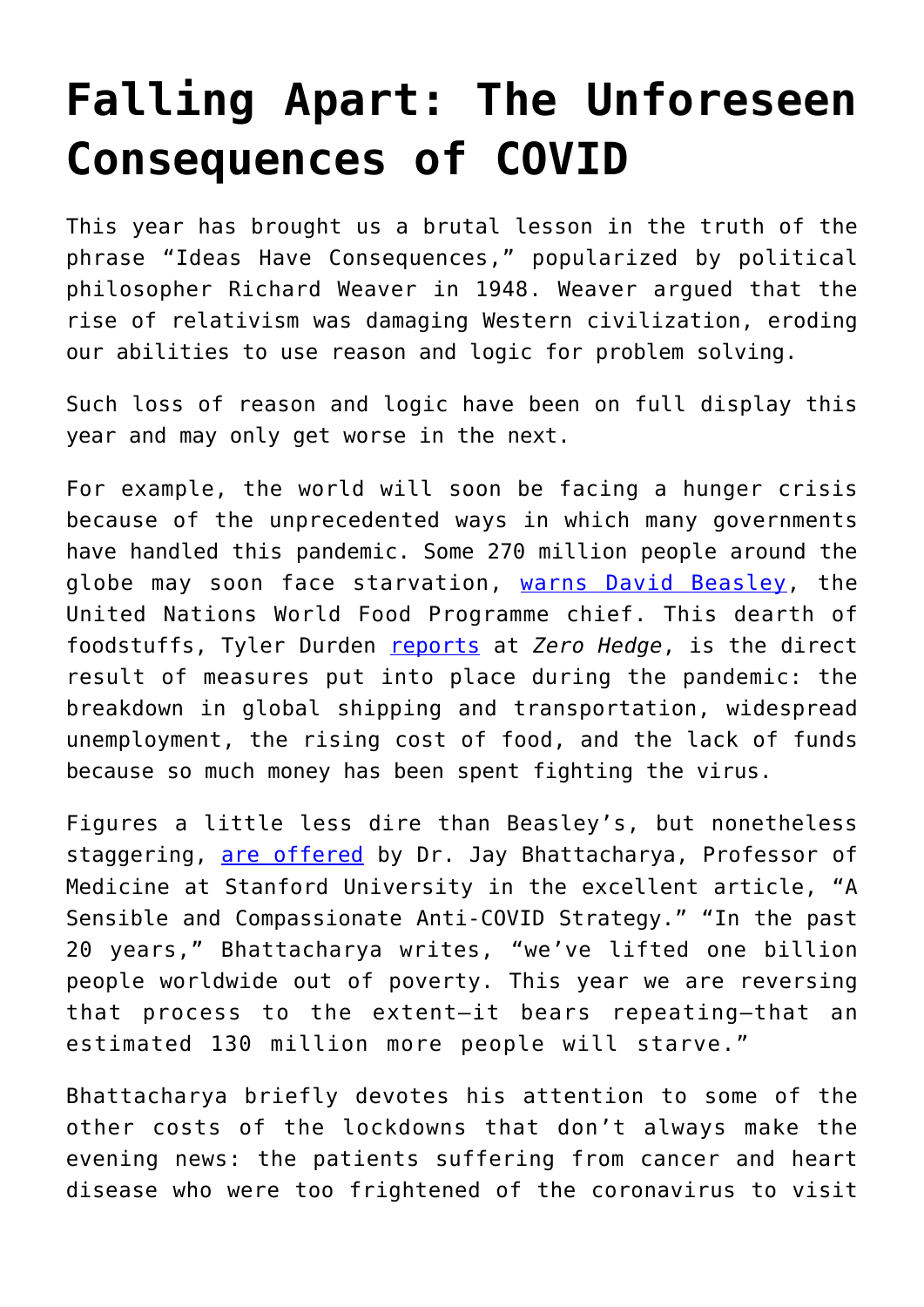the hospital, parents who for the same reason didn't get immunizations for their children, the surge in suicide threats among our young people, and mental health problems in all ages.

Our governors and mayors responsible for locking down businesses and schools continue to receive their paychecks, their health insurance, and the perks of their offices, with some of them seemingly oblivious to the mental, physical, and spiritual suffering their policies have inflicted on American citizens. Rarely do we hear them address their constituents with any real compassion. Even more rarely do we see them walking the streets to speak with those whose lives they have damaged, often beyond repair.

In California, for example, Angela Marsden, owner of the Pineapple Hill Saloon & Grill, spent tens of thousands of dollars on outdoor dining facilities, only to have Gov. Newsom close all restaurants. Meanwhile, the governor did allow movie companies to erect outdoor dining tents for their employees, one of which was set up directly across the street from the Pineapple Grill. My heart breaks every time I watch this [video](https://www.youtube.com/watch?v=3-86gfJosHc) in which Marsden expresses her outrage and her grief at this travesty of justice.

These same leaders urge us to "follow the science" and obey their orders, but by now most Americans are awake to the fact that the "science" of coronavirus is as muddled and murky as the creek behind my house. Do masks prevent coronavirus? Some experts say yes, others no. Do lockdowns work? Probably not.

More and more people I know, liberals and conservative alike, think the masks and lockdowns are a gigantic mistake and have been for months. They also believe the politicians know this but recognize that acknowledging their blunders would ruin their careers.

So here's another unforeseen consequence of the pandemic: a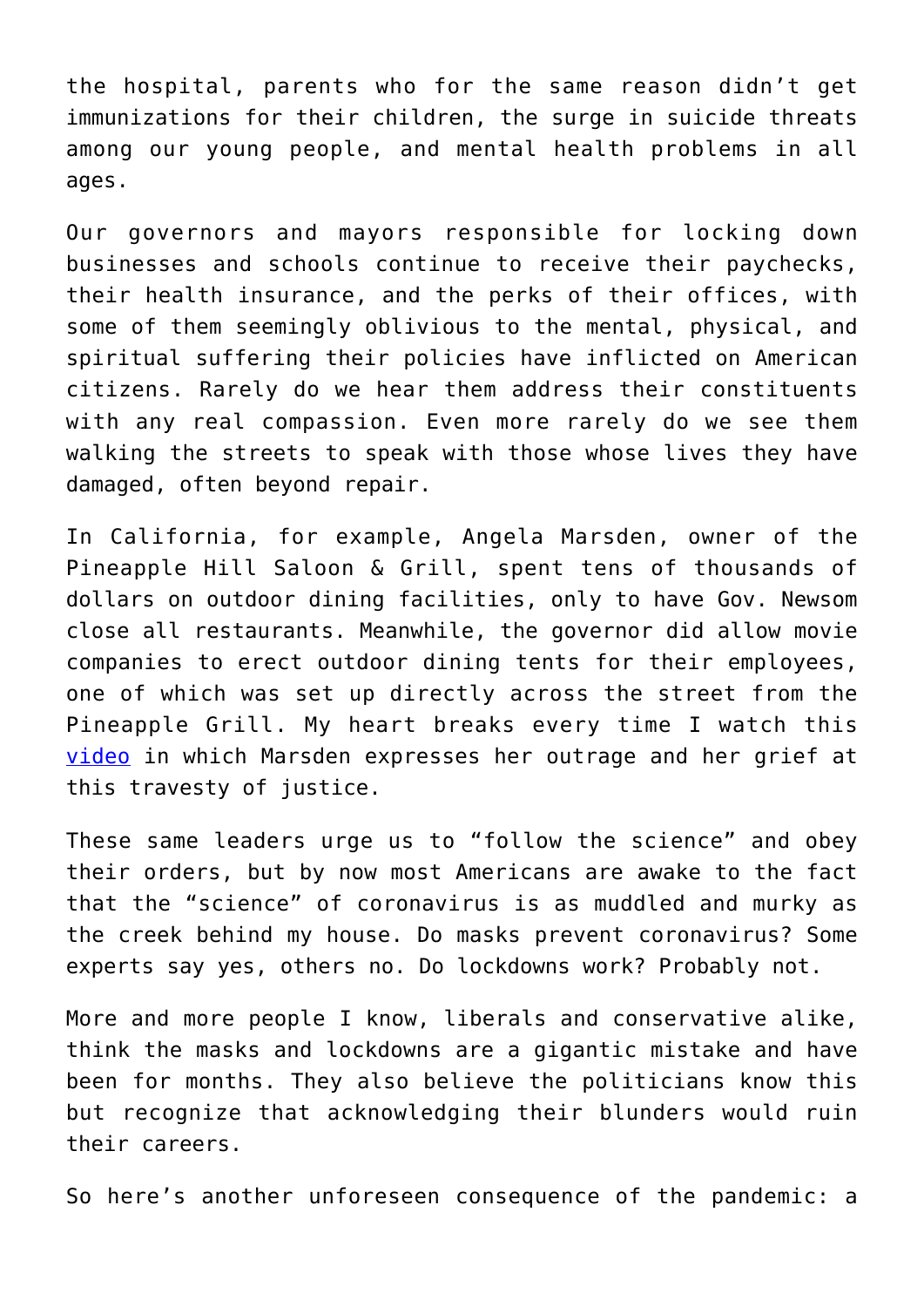growing distrust of our leaders and of our fear-mongering mainstream media. Their credibility is shot.

This lack of trust is morphing into massive civil disobedience in countries around the globe, yet another consequence of the lockdowns. These demonstrations are occurring in countries as diverse as Germany, Russia, Serbia, Malawi, and even China Thomas Carothers and Benjamin Press [report](https://www.worldpoliticsreview.com/articles/29137/amid-the-covid-19-pandemic-protest-movements-challenge-lockdowns-worldwide) in "The Global Rise of Anti-Lockdown Protests—and What to Do About It." Americans, too, have protested these measures, both for the jobs lost and for what they deem an attack on First Amendment liberties.

Starvation, poverty, depression, and deep discontent with their leaders: these are just some of the consequences of this pandemic all too often swept under the rug by the media.

In his article, Dr. Bhattacharya recommends reopening schools, sports programs, restaurants, and businesses, returning to the workplace, and allowing the resumption of such public activities as the arts and music. He concludes with this commonsense solution to end this crisis:

*Together, I think we can get on the other side of this pandemic. But we have to fight back. We're at a place where our civilization is at risk, where the bonds that unite us are at risk of being torn. We shouldn't be afraid. We should respond to the COVID virus rationally: protect the vulnerable, treat the people who get infected compassionately, develop a vaccine. And while doing these things we should bring back the civilization that we had so that the cure does not end up being worse than the disease.*

In other words, enough is enough.

*Dear Readers,*

—